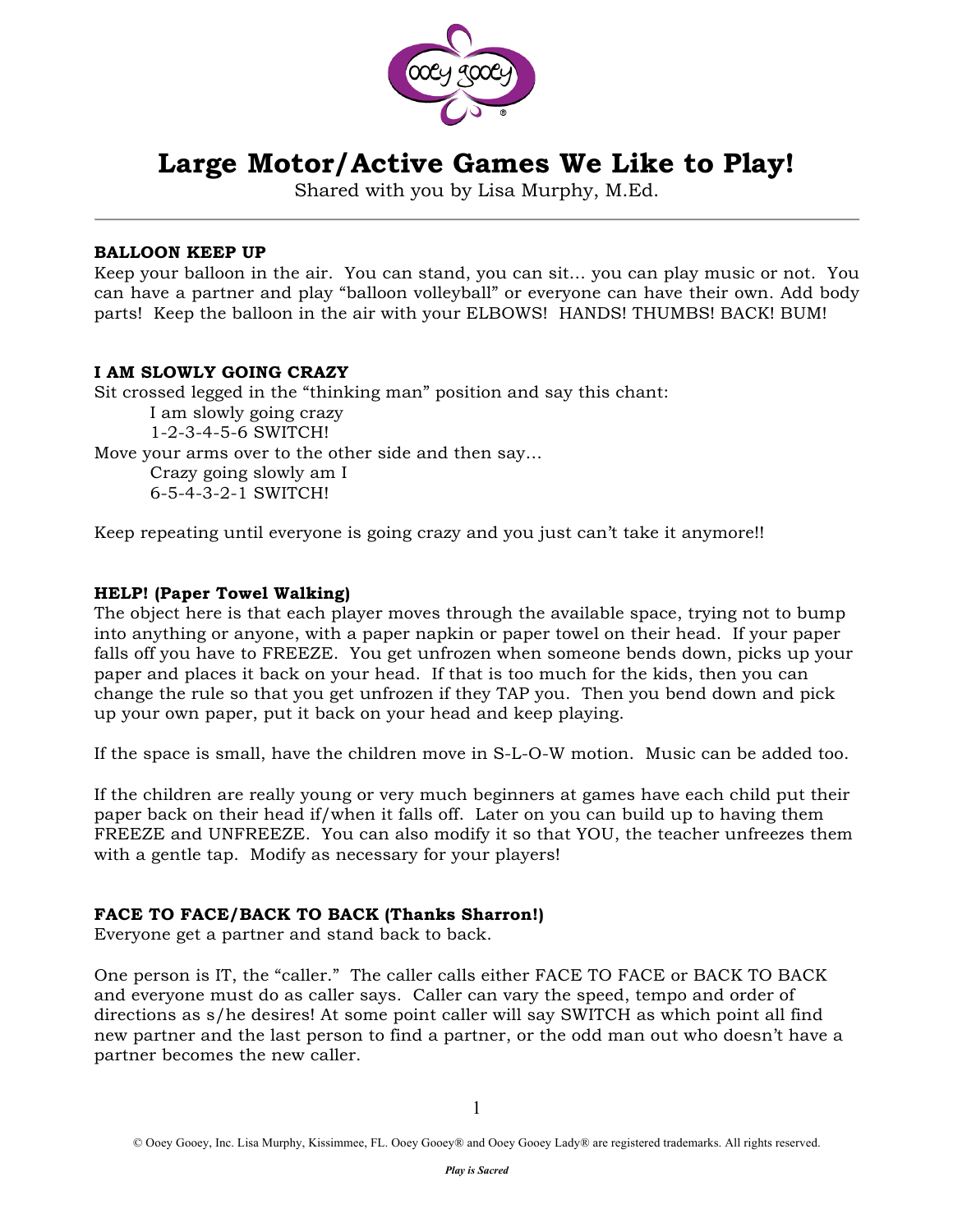# **NORTH WIND BLOWS (Thanks Bev!)**

Get in a circle standing close together. One person in the middle. Person in the middle says: "The North Wind Blows for \_\_\_\_\_\_\_ And identifies something: everyone with glasses, if you are a boy, have on a dress, everyone with sneakers, blue pants, etc.

The people with that thing or characteristic then must find a new place in the circle. The person in the middle must move too! The last person to get back into the circle is now IT and must be the new person in the middle (the caller). Then continue the game.

#### **WACKY WALKING**

The idea here is that the players dramatize the "who/what/where" suggestions as you call them out. Example: "Walk like it's WINDY!" *Suggestions:*

| Windy    | Puddles      | By a sleeping tiger | Hot sand       |
|----------|--------------|---------------------|----------------|
| Very hot | lcv          | In glue             | On a tightrope |
| Raining  | In deep snow | On eggs             | In space       |
| A frog   | A kangaroo   | A baby              | You are happy  |

Suggestion: end on a "walk" that is calming.

#### **SNICKERS AND HOOTS (Thanks Again Sharron!)**

Same general idea as Face to Face Back to Back – except you will use parts of the body instead: hip, wrist, belly, hand, side, back, fingers, thumb, ear, butt, ankle, chin, shin, toes, knees, etc. The cue to "switch" is now SNICKERS and HOOTS at which time everyone finds a new partner and whoever is left becomes new caller and the game continues.

#### **Movement Songs on CD's/Tapes that I like:**

LISTEN AND MOVE: Greg and Steve KNEES UP MOTHER BROWN & SHAKE SILLIES OUT: both by Raffi I AM HERE AND YOU ARE HERE AND WE ARE ALL TOGETHER: Peter and Ellen

#### **MIRRORS**

A quieter game, can be played inside or outside. Get a partner and stand facing each other. Identify Player A and Player B and mirror each other's movements starting with Player A leading. Change who is "leading'" with a simple quiet announcement of "switch".

#### **EXPLOSION TAG**

Start by playing regular tag. **Tag! You're IT!** to warm up. Then TEACHER will announce, "Now when you get tagged take a minute to **EXPLODE** in any way you wish!" Even oneminute of explosion tag is beneficial!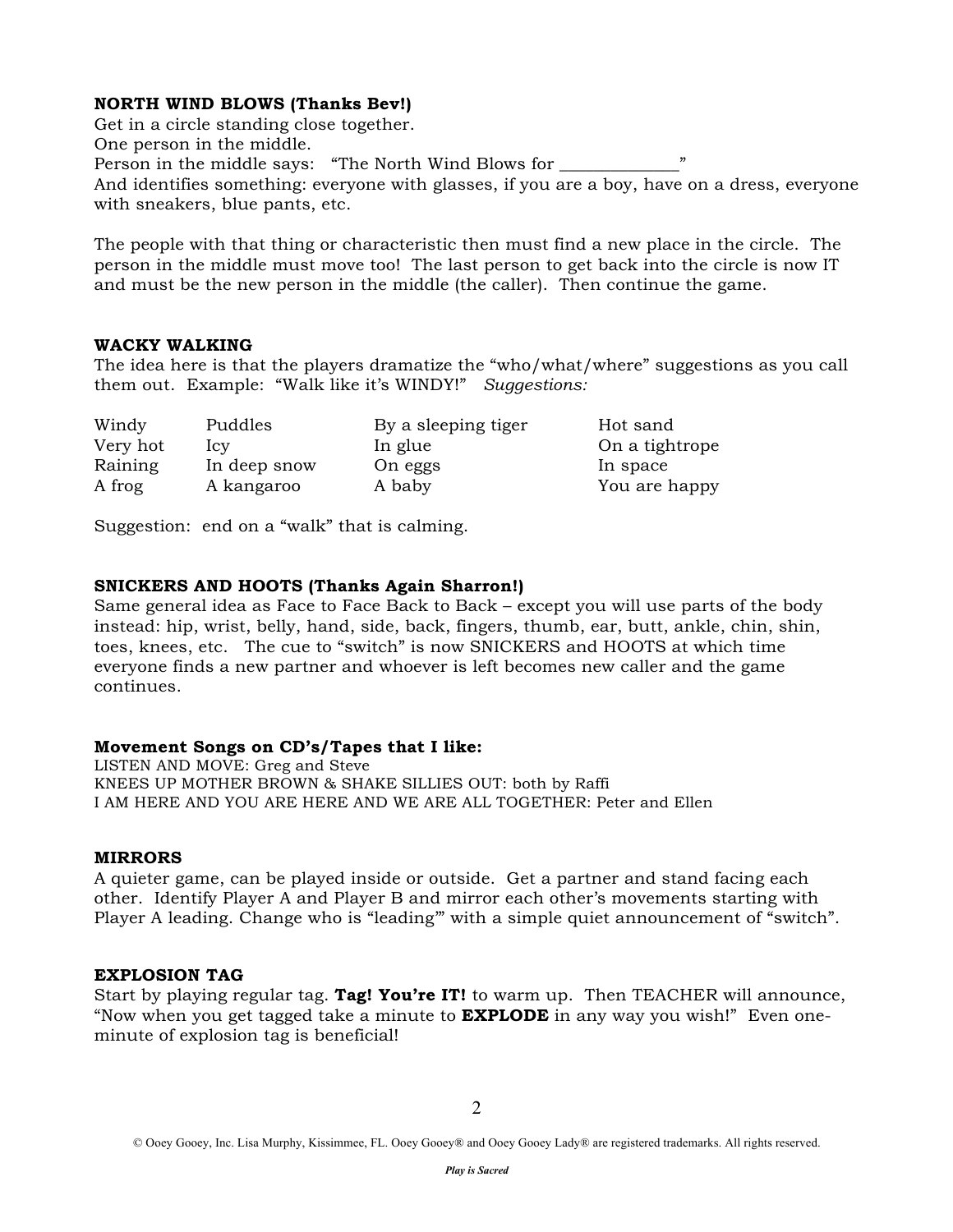## **BALL ROLLING/NAME GAME**

Sit in a circle. Roll the ball to someone in the circle and say their name. "Good Morning \_\_\_\_\_\_\_\_\_\_\_\_\_\_\_\_\_\_\_\_\_\_\_\_\_!" "Thanks \_\_\_\_\_\_\_\_\_\_\_\_\_\_\_\_\_."

#### **OVER UNDER BALL PASS**

Stand in a line. (Make two lines if lots of kids) Give a small ball to the person in the front. They hand the ball OVER their head to the person behind them, who then hands it UNDER (through their legs) to the person behind them.

When the ball gets to the person at the end of the line that person zooms to the front and starts repeats the pattern by handing it OVER their head to the person behind them… Repeat the OVER UNDER pattern until all the kids have a turn to be in the front.

#### **CAR AND DRIVER (Thanks Dan!)**

Get a partner. One person stands in front of the other. Person in the front: hands up like you are driving a car. Eyes closed. Person in the back is going to steer you. Start slow… then get faster. No peeking. Then switch.

#### **PASS THE SHOE**

All players sit in a circle. Get a slow, steady rhythm going by tapping the floor in front of you. On the beat, everyone pretends to pass something to the person on their left. Get the kids in the groove of the rhythm without the shoe first. Then pass the shoe on the beat. Whoever has the SHOE actually passes it while everyone else pretends to while singing to the tune of "London Bridge"

*Pass the shoe from me to you, me to you, me to you Pass the shoe from me to you, and do just as I do.*

*As the kids get good at this, If you can have 2 shoes going at the same time.*

#### **MAKE 4 ELBOWS**

Players will walk in a circle. At some point the designated CALLER will say, MAKE 4 ELBOWS! Players must pair/partner up with enough people to successfully follow instructions as they are called out. Then walk in circle again and repeat! Examples: Make 4 elbows! Make 10 toes! Make 20 thumbs! Make 9 shoulders!

#### **SLO MO FREEZE TAG**

A variation of tag! But when tagged you FREEZE until someone comes and unfreezes you by either tapping you or crawling through your legs. Try it in S L O W motion!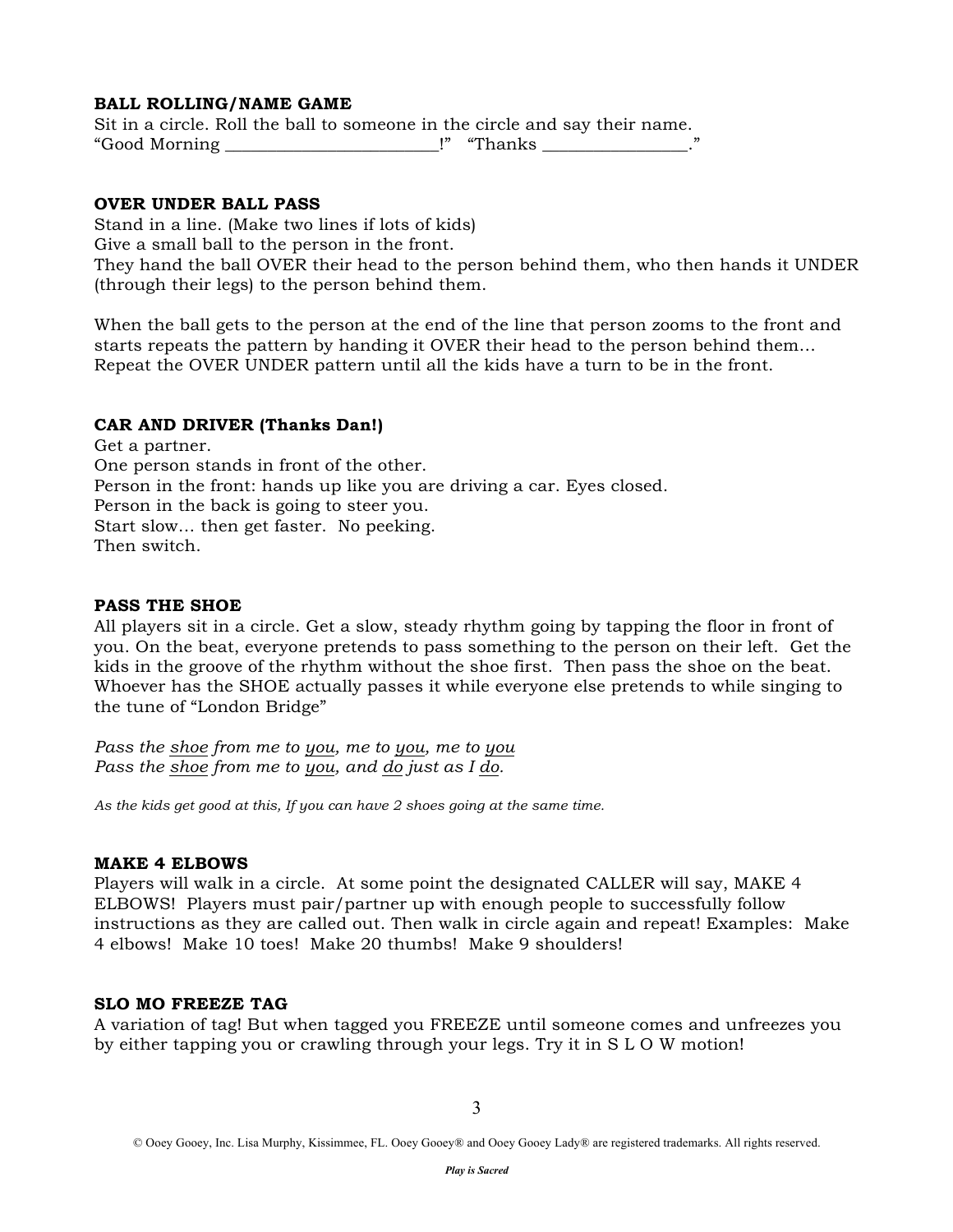# **DONUT SHOP (Thanks Cynde!)**

Down around the corner at the donut shop There are lots and lots of donuts with frosting on top. When along came \_\_\_\_\_\_\_\_\_\_\_\_\_ as quiet as can be And she took the one home!

*You and the children are sitting in the circle. One child walks around the circle (kind of like duck duck goose). Clap or slap your thighs while chanting:*

### *Down around the corner at the donut shop There are lots and lots of donuts with frosting on top.*

*Slow it down to build the anticipation as you say:*

*When along came \_\_(child's name)\_\_\_\_ as…(whisper) …quiet as can be.*

#### *And s/he took the……. \_\_\_(color of the donut the child picked)\_\_\_ one home!*

*Child will now choose their donut. The child now joins the circle and the next child takes his/her turn. Let them hold their donuts until everyone has a turn. Be sure that you take a turn too. Also remember to take your time! Slow down!!!*

## **YELLOW BUTTER (Thanks Bev!)**

With both palms facing up say… YELLOW BUTTER PURPLE JELLY RED JAM BLACK BREAD!

Now pantomime spreading jelly and jam with your finger and say…

SPREAD IT THICK! SAY IT QUICK!

(FAST!) YELLOW BUTTER PURPLE JELLY RED JAM BLACK BREAD!

Now say…

SPREAD IT THICKER! SAY IT QUICKER! (FASTER!) YELLOW BUTTER PURPLE JELLY RED JAM BLACK BREAD!

Now squish your sandwich together and say… NOW REPEAT IT WHILE YOU EAT IT!

Pantomime taking a bite of your sandwich and *with a mouthful* say… YELLOW BUTTER PURPLE JELLY RED JAM BLACK BREAD! *(it should sound like rerro buda brple yelly rd yam brak brd!)*

Say... DON'T TALK WITH YOUR MOUTH FULL!!!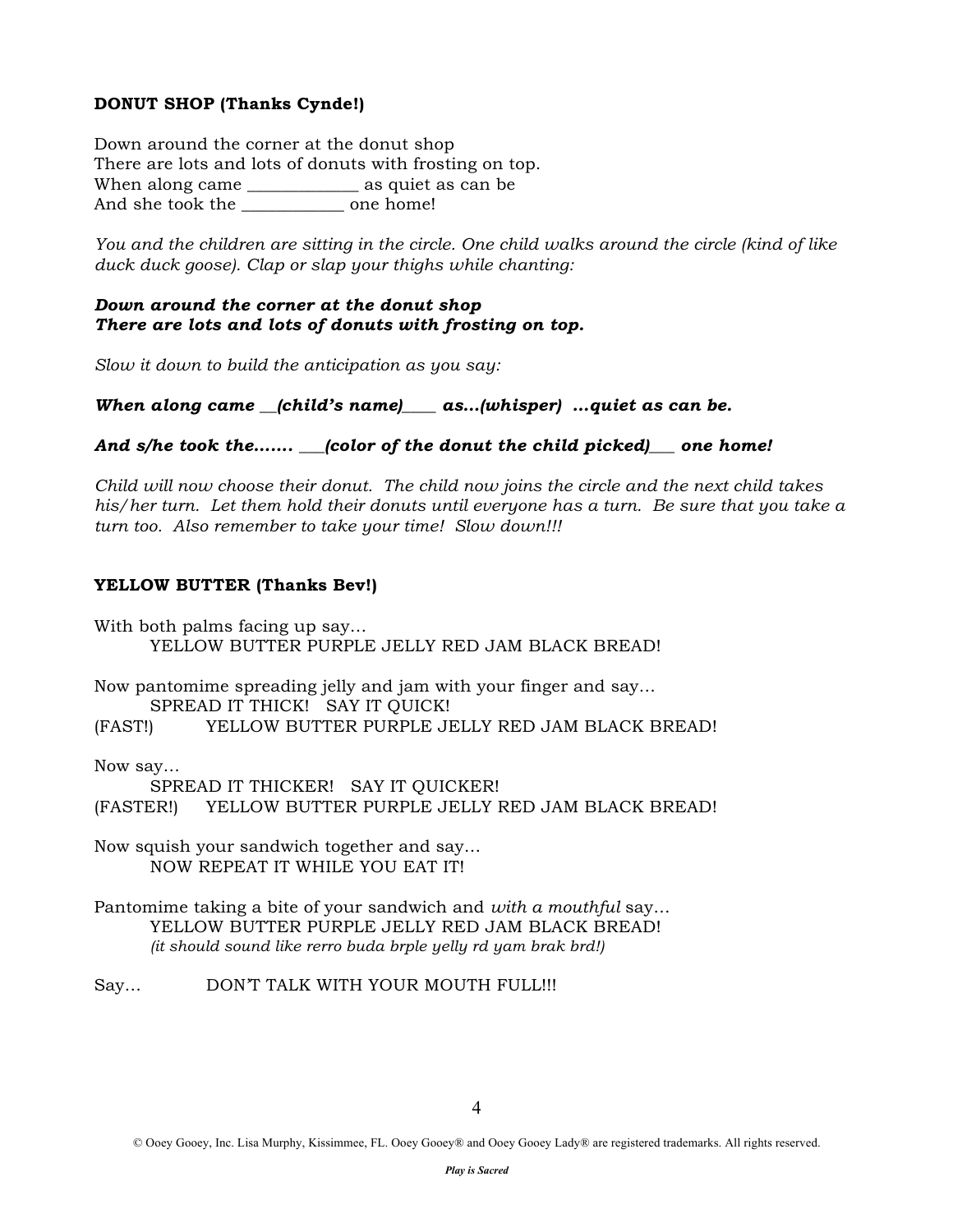# **HELLO JOE!**

There are many variations out there. This is the one I know…

Get the rhythm going by slapping hands on your thighs and then begin:

Hi! My name is Joe And I work In A button factory Got a wife Got a dog Got a fam – ily One day My boss came up to me and said "Hey Joe! Are you busy??" I said NO! Then move the button with your right hand.

*Now this is when it gets fun. Move the button with your right hand by tapping your fist up and down on your leg. Get the beat going and then repeat the chant – this time, at the end say:* Then move the button with your left hand.

Next will be move the button with your right foot

Then – left foot and then your HEAD and then your TONGUE!!!

By this time arms, hands, legs, feet, heads and tongues are all moving and waggin' and when Joe's boss asks if Joe is busy he now says….

# **YES!**

# **RESOURCES USED TO ASSEMBLE THIS MATERIAL:**

*Follow Me Too, a handbook of movement activities for 3-5 year olds* By: Marianne Torbert and Lynn Schneider (a NAEYC publication www.naeyc.org)

*Play Power: games and activities for young children* By: Sharron Krull and Norma Don (unfortunately out of print)

*Active Play! Fun Physical Activities for Young Children* By: Diane Craft and Craig Smith (comes with a DVD to watch too) diane.craft@cortland.edu